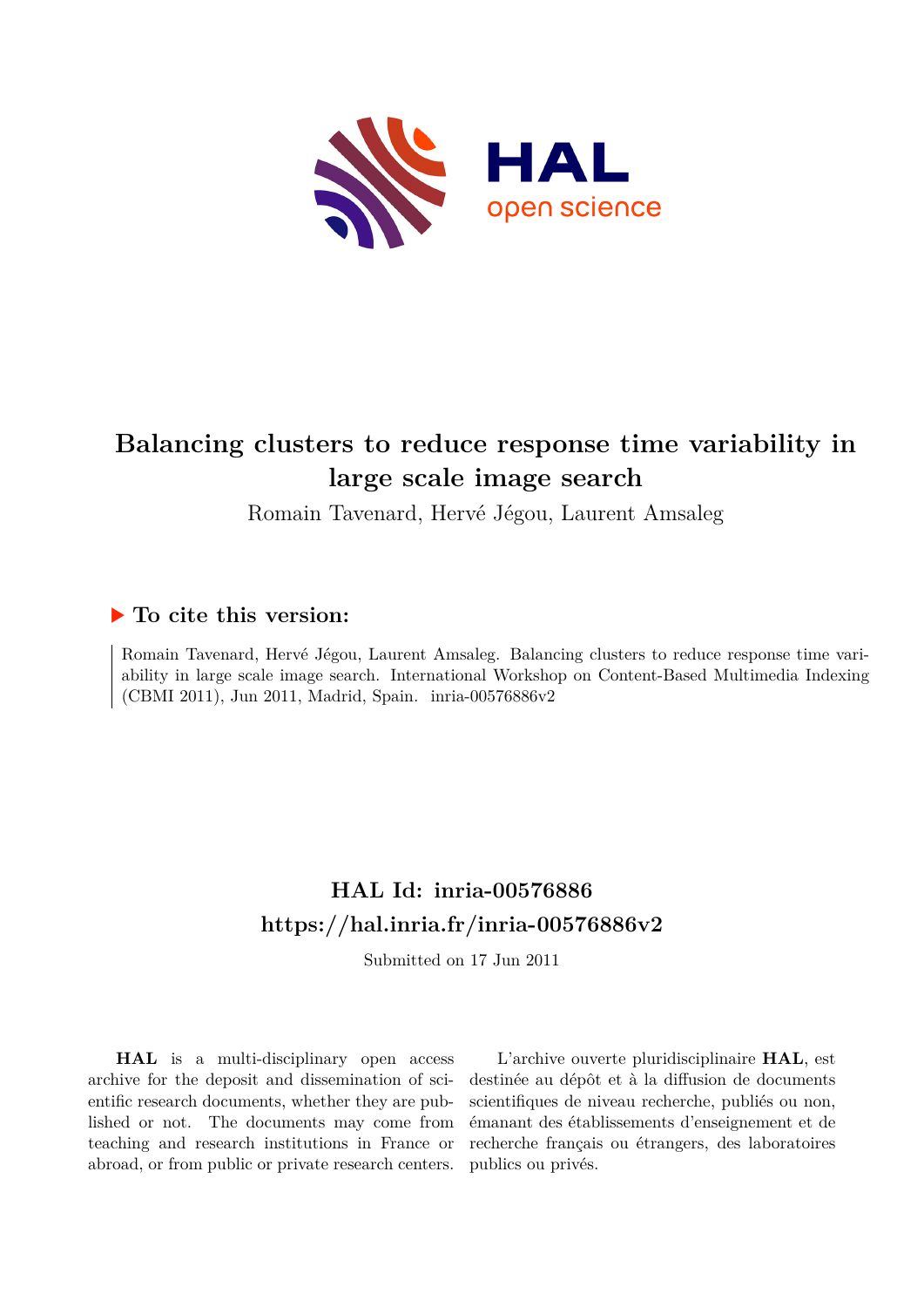# Balancing clusters to reduce response time variability in large scale image search

Romain Tavenard Universite de Rennes 1 / IRISA ´ firstname.lastname@irisa.fr

Hervé Jégou INRIA Rennes / IRISA firstname.lastname@inria.fr

Laurent Amsaleg CNRS / IRISA firstname.lastname@irisa.fr

## Abstract

*Many algorithms for approximate nearest neighbor search in high-dimensional spaces partition the data into clusters. At query time, for efficiency, an index selects the few (or a single) clusters nearest to the query point. Clusters are often produced by the well-known* k*-means approach since it has several desirable properties. On the downside, it tends to produce clusters having quite different cardinalities. Imbalanced clusters negatively impact both the variance and the expectation of query response times. This paper proposes to modify* k*-means centroids to produce clusters with more comparable sizes without sacrificing the desirable properties. Experiments with a large scale collection of image descriptors show that our algorithm significantly reduces the variance of response times without severely impacting the search quality.*

# 1 Introduction

Finding the nearest neighbors of high-dimensional query points still receives a lot of research attention as this fundamental process is central to many content-based applications. Most approaches rely on some different kinds of partitioning of the data collection into clusters of descriptors. At query time, an indexing structure selects the few (or a single) clusters nearest to the query point. Each candidate cluster is probed, actual distances to its points are computed and the query result is built based on these distances.

There are various options for clustering points, the most popular being the k-means approach. Its popularity is caused by its nice properties: it is a simple algorithm, surprisingly effective and easy to implement ; it nicely deals with the true distribution of data in space by minimizing the mean square error over the clustered data collection. On the downside, it tends to produce clusters having quite different cardinalities. This, in turn, impacts the performance of the retrieval algorithm: scanning heavily filled clusters

is costly as the distances to many points must be computed. In contrast, under-filled clusters are cheap to process, but they are selected less often as the query descriptor is also less likely to be associated with these less populated clusters. Overall, having imbalanced clusters impacts both the variance and the expectation of query response times. This is very detrimental to contexts in which performance is paramount, such as high-throughput settings since the true resource consumption can no more be accurately predicted by costs models. This phenomenon has an even more detrimental impact at large scale. In this case, clusters must be stored on disks and the performance severely suffer when fetching large clusters due to the large I/Os. Furthermore, k-means is known to fail clustering at very large scale, and hierarchical or approximate k-means must be used, which, in turn, tend to increase the imbalance between clusters [3]. This paper proposes an extension of the traditional  $k$ -means algorithm to produce clusters of much more even size. This is beneficial to performances since it reduces the variance and the expectation of query response times. Balancing is obtained by slightly distorting the boundaries of clusters. This, in turn, impacts the quality of results since clusters do not match the initial optimization criterion anymore. This paper is organized as follows. Section 2 defines the problem we are addressing and introduces the key metrics later used in the evaluation. Section 3 details the proposed balancing strategy. Section 4 evaluates the impact of balancing on the response times when using large collections of descriptors extracted from 1 million Flickr images. It also shows result quality remains satisfactory compared to regular k-means. Section 5 concludes the paper.

# 2 Problem statement

#### 2.1 Base Clustering and Searching Methods

Without loss of generality, we partition a collection of  $N$  high-dimensional feature vectors into clusters defining Voronoi regions. We typically use a  $k$ -means algorithm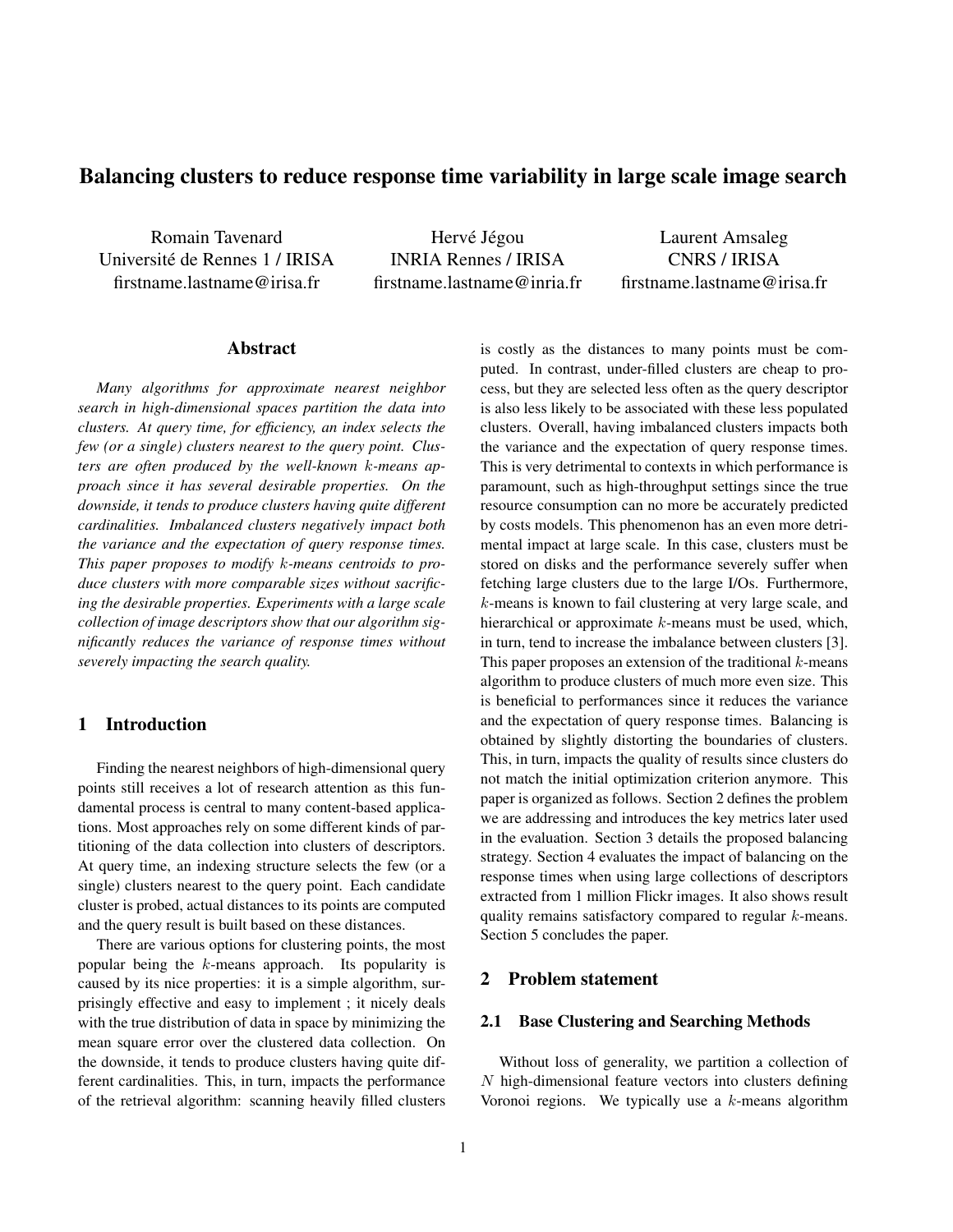quantizing the data into  $k$  clusters. This process intends to minimize the mean-squared-error (MSE) criterion, that is:

$$
\sum_{i=1}^{k} \sum_{\mathbf{x} \in C_i} \|\mathbf{x} - \mathbf{c_i}\|^2,
$$
 (1)

where  $C_i$  is the *i*-th cluster and  $c_i$  is its associated centroid.

Each cluster stores a list of its associated data points. This approach is widely adopted in the context of image searches, where clustering is applied to local [13, 11] or global descriptors [2, 4]. A search strategy exploiting this partitioning is usually approximate: only one or a few clusters are probed at query time. The quality of results is typically increased when multiple clusters are probed during the search as in [7, 5, 3, 4].

The actual distances between the query point and the features stored in each such cluster are subsequently computed [1, 10]. Therefore, the response time of a query is directly related to

- (i) the strategy used to identify the clusters to probe,
- (ii) the total number of vectors used in distance computations.

The cost for (i) is fixed and mainly corresponds to finding the  $m_p$  centroids that are the closest to the query point  $(L_2)$ . In contrast, the cost for (ii) heavily depends on the cardinality of each cluster to process. It is of course linked to  $m_{\rm p}$ . Note that (i) is often negligible compared to (ii).

#### 2.2 Metrics: Selectivity and Recall

Probing  $m_{\rm p}$  clusters results in a list of vector candidates for which distance to the query vector must be computed. The trade-off between result quality and retrieval time is measured by *recall* and *selectivity*, respectively. *Selectivity* is the fraction of the data collection that is used in the distance calculations. Obviously, the larger selectivity, the higher the cost of the retrieval process. *Recall* is the average rate of nearest neighbors returned for a query, with respect to a given ground truth. In other words, recall is equal to the number of true results returned among the total set of true results. Observe that if the true nearest neighbor is found within any of the selected clusters, then it is re-ranked first if exact distance computation is performed in a subsequent stage [1, 10].

### 2.3 Imbalance Factor

As in [3], we empirically measure the imbalance between the cardinalities of the clusters resulting from a kmeans using an *imbalance factor* γ defined as:

$$
\gamma = k \sum_{i=1}^{k} p_i^2 \tag{2}
$$

where  $p_i$  is the probability that a given vector is stored in the list associated with the  $i<sup>th</sup>$  cluster.

As shown in [3], for a given k and  $m_p = 1$ ,  $\gamma$  is directly related to the search cost:  $\gamma = 3$  means that the expectation of the search time is three times higher than the one associated with perfectly balanced clusters. This is the reason why imbalance factor is, to our opinion, more appropriate to assess balancing than entropy, even if both metrics reach an extremum in the case of perfectly balanced clusters.

Optimal balancing ( $\gamma = 1$ ) is obtained when  $|C_i| = N/k$ for all  $i$ . In that case, the variance of query time is zero, as any given cluster contains exactly the same number of elements, as shown by the analytical expression of the variance of the number of elements in a cluster list:

$$
Var = N^2 \sum_{i=1}^{k} p_i \left( p_i - \frac{1}{k} \right)^2.
$$
 (3)

# 3 Balancing Clusters

#### 3.1 The Balancing Process

Balancing clusters is an iterative post-processing step performed on the final output of a  $k$ -means type-of algorithm. The idea is to artificially enlarge the distances between the data points and the centroids of the heavily filled clusters so as to shrink and slightly drain loaded clusters. Penalties applied to distances depend on the population of clusters. Hence, the contents of clusters and thus their population can be recomputed accordingly. This balancing process eventually converges to equally filled clusters. The penalties are called *penalization terms* and are computed as follows:

$$
\begin{cases} \forall i, b_i^0 = 1\\ \forall l \le r, b_i^{l+1} = b_i^l \left(\frac{n_i^l}{n_{\text{opt}}}\right)^\alpha \end{cases} \tag{4}
$$

where  $\alpha$  controls the convergence speed and r is the number of iterations performed. A small value for  $\alpha$  ensures that balancing will be done in a smooth way, while it implies to have greater  $r$  in order to get cluster of even population. Note that, at each iteration l, the populations  $|C_i^l|$ are updated so as to take these penalization terms into account. More precisely, distances from any point  $x$  to the  $i<sup>th</sup>$ centroid are set to

$$
d_{\text{bal}}^l(\mathbf{x}, \mathbf{c_i})^2 = d(\mathbf{x}, \mathbf{c_i})^2 + b_i^l.
$$
 (5)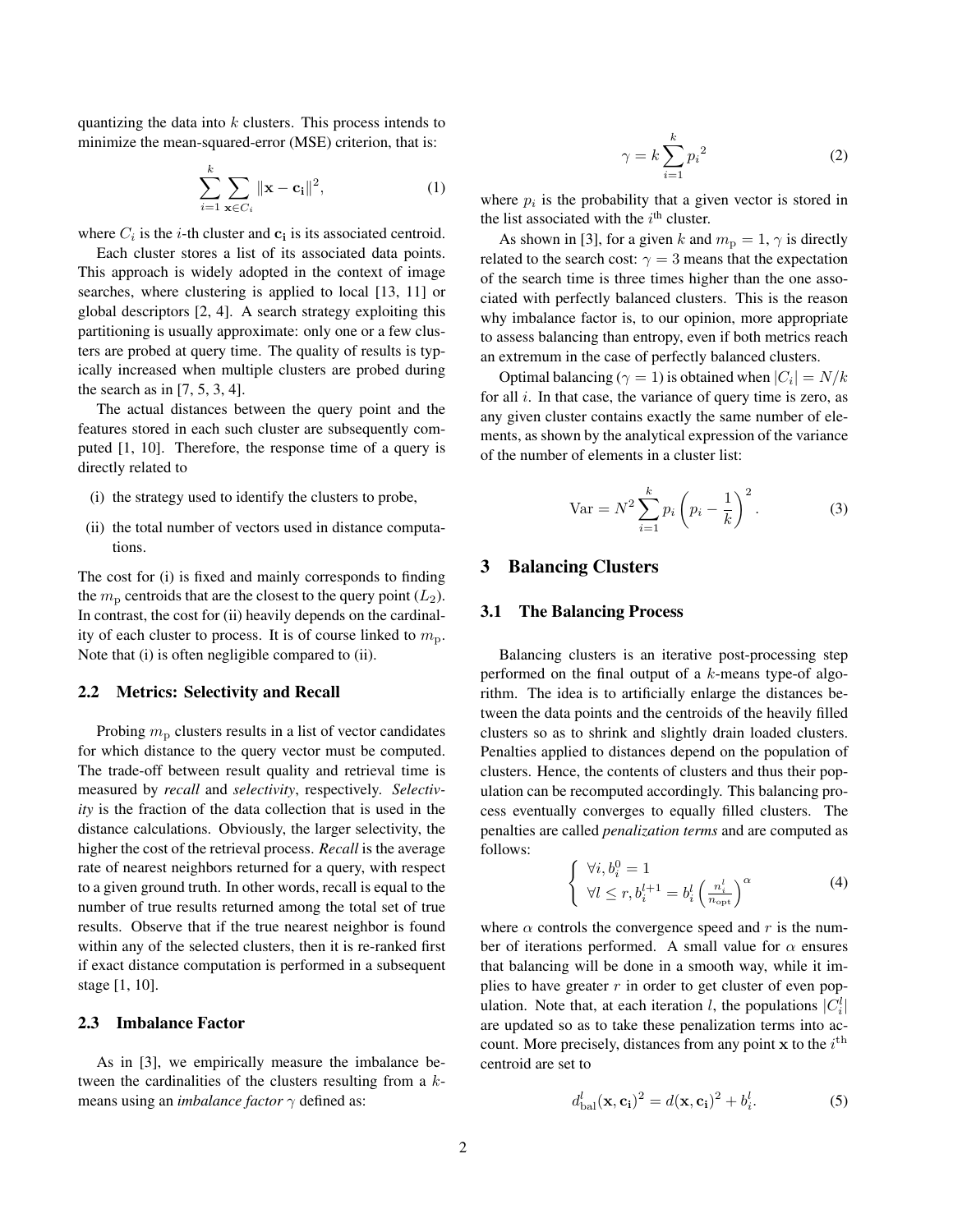

**Figure 1. Data points and centroids embedded in a 3-**d **example. Data points are plotted as triangles while centroids are represented as dots, with a non-null z-axis value after some iterations. Initial Voronoi region boundaries and their shifted version are respectively plotted as solid and dashed lines.**

The initial value for  $b_i^0$  is explained by Equation 5, as it assigns an energy to balance factors that is comparable to the one of other dimensions of the data, under the assumption that vectors are normalized.

# 3.2 Geometrical Interpretation

A geometrical interpretation of the balancing process described above is possible. Assume the balancing process first embeds the  $k$ -means clustered  $d$ -dimensional vectors into a  $(d + 1)$ -dimensional space. In this space, the d first components of all vectors are the ones they had in their initial space, while component  $d + 1$  is set to zero. Centroids are embedded similarly, except for their last component that is set to  $\sqrt{b_i^0}$ . Then, along iterations, it is set to the appropriate  $\sqrt{b_i^l}$  value. The intuition is that centroids are elevated in an iterative way from the hyperplane where vectors lie. The more vectors in a cluster, the more elevation its centroid gets.

This is illustrated in Figure 1, where the z-axis corresponds to the added dimension. While iterating, updated assignments for vectors are computed with respect to the coordinates of the points lying in the augmented space. The artificial elevation of centroids tends to shrink the most populated clusters, dispatching some of its points in neighboring clusters. Figure 2 exhibits the influence of the  $(d+1)$ <sup>th</sup> coordinate of the centroids on the position of the borders.

Note that new Voronoi region boundaries are parallel to initial ones at each step, which can be shown as follows. Updated boundary between clusters  $i$  and  $j$  is defined as

$$
H_{i,j} = \left\{ \mathbf{x}, f(\mathbf{x}) + b_i^l - b_j^l = 0 \right\}
$$



**Figure 2. Voronoi region boundaries shifted after some iterations. Along iterations, clusters of large population get their centroids moved away while other centroids stay close to the** z = 0 **plane where data points lie. New boundaries, plotted as dashed lines, shrink the left-hand-side cluster because of its large population.**

using

$$
f(\mathbf{x}) = d(\mathbf{x}, \mathbf{c_i})^2 - d(\mathbf{x}, \mathbf{c_j})^2
$$

where  $b_i^l$  and  $b_j^l$  are constant with respect to x. This implies that the vector  $\left(\frac{\partial f}{\partial x_1}, \cdots, \frac{\partial f}{\partial x_d}\right)$  is normal to  $H_{i,j}$ . As it is also normal to the initial boundary, both boundaries are parallel.

#### 3.3 Partial Balancing

The proposed balancing strategy empirically converges towards clusters having the same cardinalities. Several stopping criteria can be applied, the most simple being a maximum number of iterations. It is also possible to target a particular value for  $\gamma$ , either fixed or possibly in proportion to the initial imbalance factor. Early stopping the balancing process reduces the overall distortion of the initial Voronoi regions.

# 4 Experiments

### 4.1 Datasets and Imbalance Factors Analysis

Our analysis has been performed on descriptors extracted from a large set of real-world images. We downloaded one million images from Flickr to build the database and another one thousand images for the queries. Several description schemes were applied to these images, namely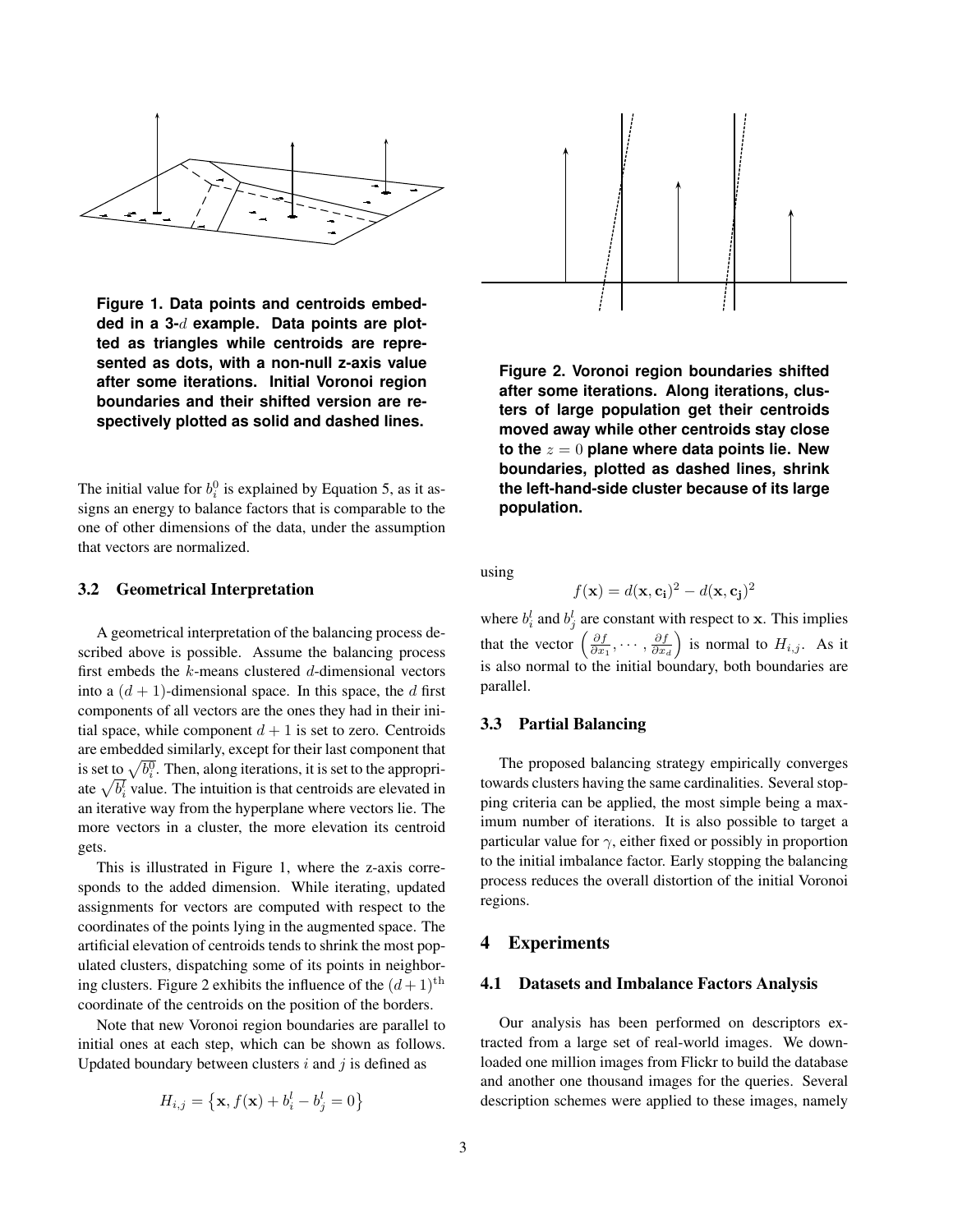| descriptor  | dimensionality | $k = 256$ | $k=1024$ |
|-------------|----------------|-----------|----------|
| <b>SIFT</b> | 128            | 1.08      | 1.09     |
| <b>BOF</b>  | 1000           | 1.65      | 1.93     |
| <b>GIST</b> | 960            | 1.72      | 3.75     |
| VLAD        | 8192           | 5.41      | 6.23     |

**Table 1. Imbalance factor for** k**-means computed on one million images descriptors of different types.**

SIFT local descriptors [6], Bag-of-features [13] (BOF), GIST [12] and VLAD descriptors [4]. SIFT were extracted from Hessian-Affine regions [9] using the software of [8]. BOF vectors have been generated from these local descriptors, using a codebook obtained by regular k-means clustering with 1000 visual words. The VLAD descriptors were generated using a codebook of 64 visual words applied to the same SIFT descriptors, leading to vectors of dimension  $64 \times 128 = 8192$ . For GIST, we have used the most common setup (colors and 3 scales), leading to 960 dimensional descriptors. Global descriptors (BOF, GIST and VLAD) produce exactly one descriptor per image, leading to one million vectors for each type of descriptor. We have randomly sampled the SIFT local descriptors to keep 1 million vectors, so as to allow fair comparison between  $\gamma$ values for all types of descriptors.

In all cases, we assume a closed-world setup, i.e., the dataset to be indexed is fixed, which is valid for most applications. A more thorough study of open-world case can be found later in this section.

Table 1 reports imbalance factors obtained for each type of descriptors after performing a standard  $k$ -means clustering on our database. It can be observed that higher dimensional vectors tend to produce higher imbalance factors. BOF descriptors have an imbalance factor which is lower than GIST for a comparable dimension, which might be due to their higher sparsity. The number  $k$  of clusters has a significant impact on  $\gamma$ : larger values for k lead to higher  $\gamma$ . The low values for  $k$  we have considered here explains why  $\gamma$  measured for the SIFT descriptors in Table 1 are lower than those reported in the literature: [3] reports 1.21 and 1.34 for codebooks of size  $k=20000$  and  $k=200000$ , respectively. Note that, in the case of hierarchical clustering, observed imbalance factor are much higher since balancing issues are present at every level of the clustering tree.



**Figure 3. Impact of varying balancing on the trade-off selectivity/recall.** *Top to bottom:* **the points of a given curve correspond to** 0**,** 4**,** 16 **and** 64 **iterations. Observe that first iterations of our algorithm tend to significantly lower selectivity without severely impacting recall.**

#### 4.2 Evaluation of the proposed method

We analyze here the impact of our method on selectivity, recall and variability of the response time. So as to better study the impact of clustering in the feature space, we use a ground truth based on actual feature space distances rather than on semantic image similarity. We also analyze the convergence properties of our method.  $\alpha$  is set to 0.01 in all our experiments. Note that our balancing strategy is especially interesting for global descriptors where having perfectly balanced clusters leads to constant query time. Therefore we performed our experimental validation on the well known BOF vectors. In the following, we use  $m_p = 1$ in order to better show the impact of balancing. Note however that significantly better recall performances could be achieved by using larger  $m_{\rm p}$ .

#### 4.2.1 Selectivity/recall performance

Figure 3 shows the compromise between accuracy and complexity for different values of  $k$ . First note that the tradeoff between selectivity and recall can be adjusted using the number k of clusters and the number  $m<sub>p</sub>$  of probes. Our method exhibits comparable performance with that of the k-means clustering in terms of selectivity and recall. For example, using  $k = 512$ , performing a k-means without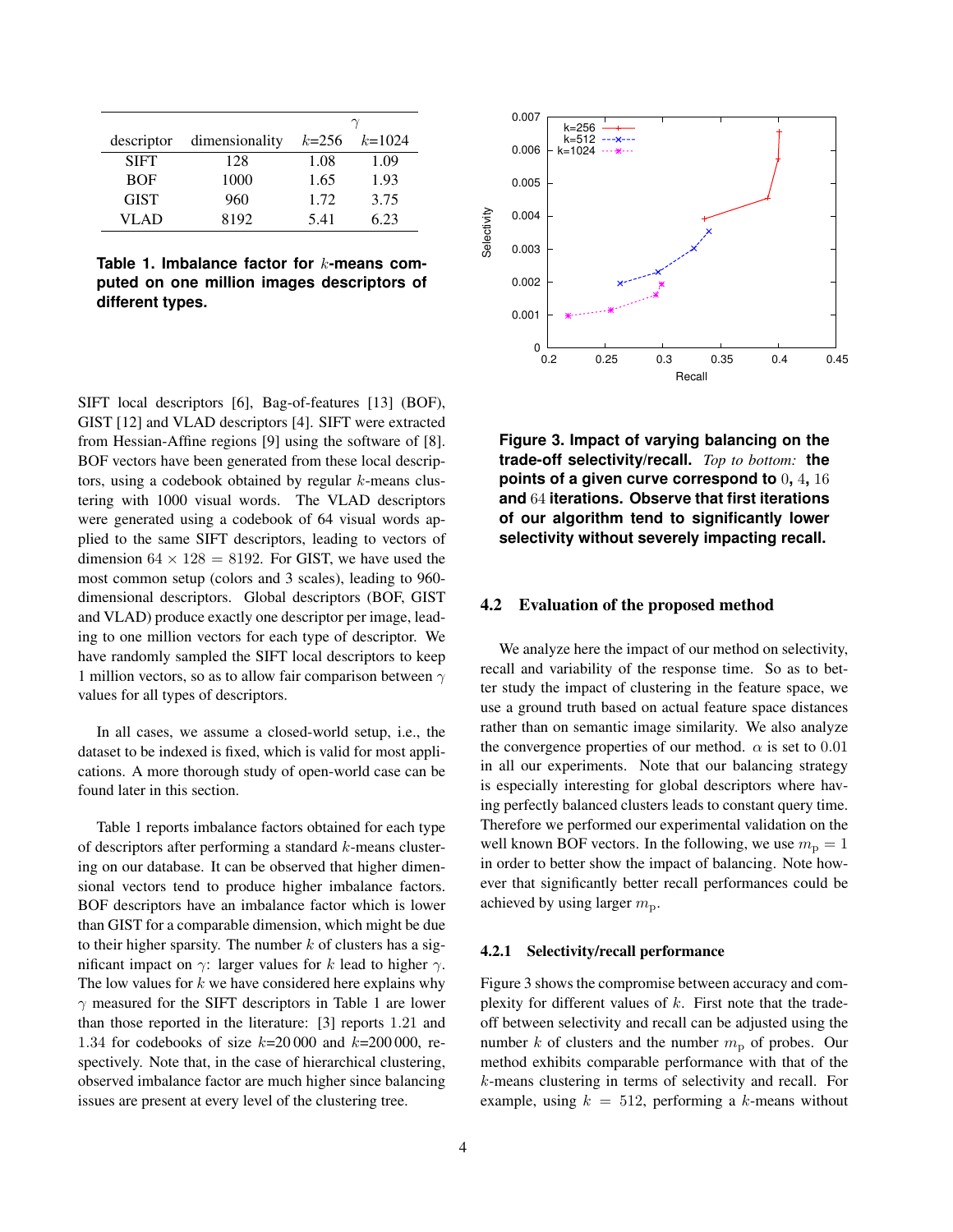balancing ( $\gamma = 1.77$ ) leads to a selectivity of 0.0035 for a recall of 0.34, while performing only 4 iterations of our balancing strategy ( $\gamma = 1.53$ ) allows one to achieve a selectivity of  $0.0030$  ( $-14\%$ ) for a recall of  $0.33$  ( $-3\%$ ). Note however that with our method a given selectivity/recall point is obtained with a much better (lower) variability of the response time, as shown later in this section.

#### 4.2.2 Impact of the number of iterations

The number  $r$  of iterations in Equation 4 is an important parameter of our method, as it controls to which extent complete balancing is enforced or not. Figure 3 shows that selectivity is reduced in the first iterations with a reasonable loss in recall, i.e., comparable to what we would obtain by modifying the number of clusters. Following iterations are comparatively less profitable, as the gain in selectivity is obtained at a relatively high cost in recall. Modifying the stopping criterion allows our method to attain a target imbalance factor which is competitive with respect to the selectivity/recall trade-off.

#### 4.2.3 Convergence speed

Figure 4 shows that even a small number of iterations can lead to reasonably balanced clusters. Full balancing is almost achieved after 64 iterations, which leads to a computational cost that is negligible in the experiments we conducted compared to that of the clustering. Higher values of  $k$  for the initial  $k$ -means do not require more balancing iterations, which is somewhat surprising as more penalization terms have to be learned. Note that convergence of our algorithm is not guaranteed, though it has been observed in our experiments.

#### 4.2.4 Variance of the query response time

The impact of our balancing strategy on the variability of the response time is illustrated by Figure 5, which gives the distribution of the number of vectors returned by the indexing structure. The tight distribution obtained by our method shows that the objective of reducing the variability of the query time resulting from unbalanced clusters is fulfilled: the response time is almost constant with full balancing, while its variance is significantly lower with partial balancing than with the original clustering.

### 4.3 Is closed-world setup mandatory ?

Previous section presented results obtained in a closedworld setup as it allows to achieve quasi-constant query time in all cases. However, Figure 6 shows that, as soon



**Figure 4. Convergence speed in terms of the number** r **of iterations.**

as the distribution of the learning set is reasonably close to the one of the database, comparable selectivity-versusrecall compromise can be achieved in the open-world case. In this example, the database is the same as the one used in the previous experiments. For both closed-world and semiclosed-world setups, another 1 million images from Flickr are used as a learning set to train k-means. The difference between both setups is that in the semi closed-world one, balancing is learned on the database itself while in the openworld setup, it is optimized on the learning set, which could lead to unbalanced database clusters. Note nevertheless that quality of the balancing in semi closed and open-world setups strongly depends on the learning set having comparable distribution to the one of the database. Therefore, their usage should be restricted to cases where this assumption is likely to be verified, as for example in cases where the learning set is a subset of the entire database.

# 5 Conclusion

Many high-dimensional indexing schemes partition the feature space into clusters, typically using k-means clustering. These schemes are efficient because they process a small proportion of clusters at query time. In this paper, we address an issue of these methods: having to process clusters with very different cardinalities causes important variations in the response time to queries. We propose an algorithm that iteratively balances clusters such that they become more equal in size, reducing the response time variance without significantly impacting the search quality.